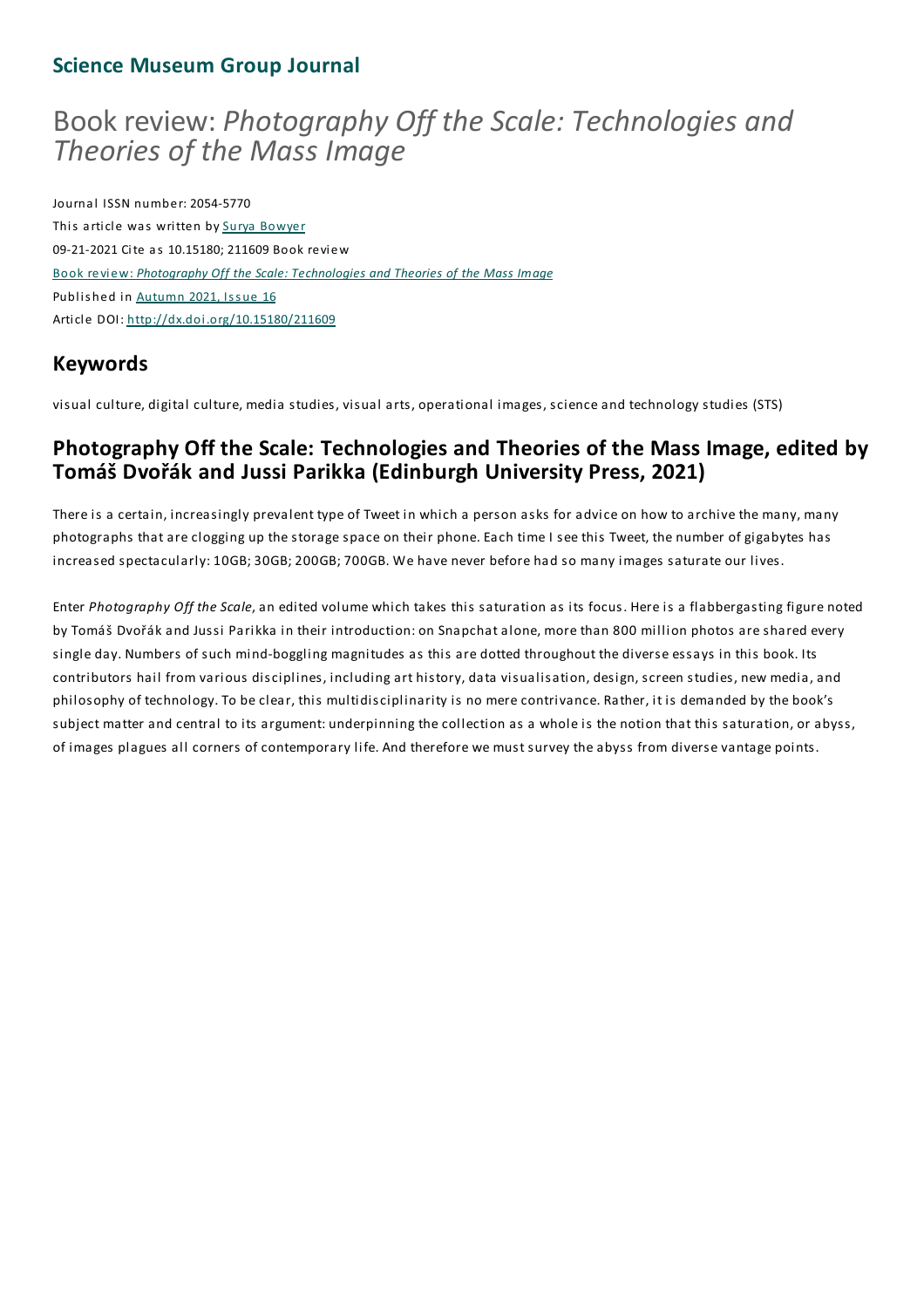

© Edinburgh University Press

*Photography Off the Scale:Technologies and Theories of the Mass Image*, edited by Tomáš Dvořák and Jussi Parikka (Edinburgh University Press, 2021)

#### DOI: http://dx.doi.org/10.15180/211609/002

But what would the abyss look like, exactly? How big is 800 million? This is the question Dvořák takes up in his chapter. How can we 'translate that which is beyond all mensuration into our quotidian earthbound world of limited faculties'? How can we 'place the gigantic into some sort of comprehensible perspective'? Dvořák's argument, essentially, is that we can't. When we try to make sense of massive numbers we face only marginally smaller massive numbers.Take, for instance, the 11 billion tons of